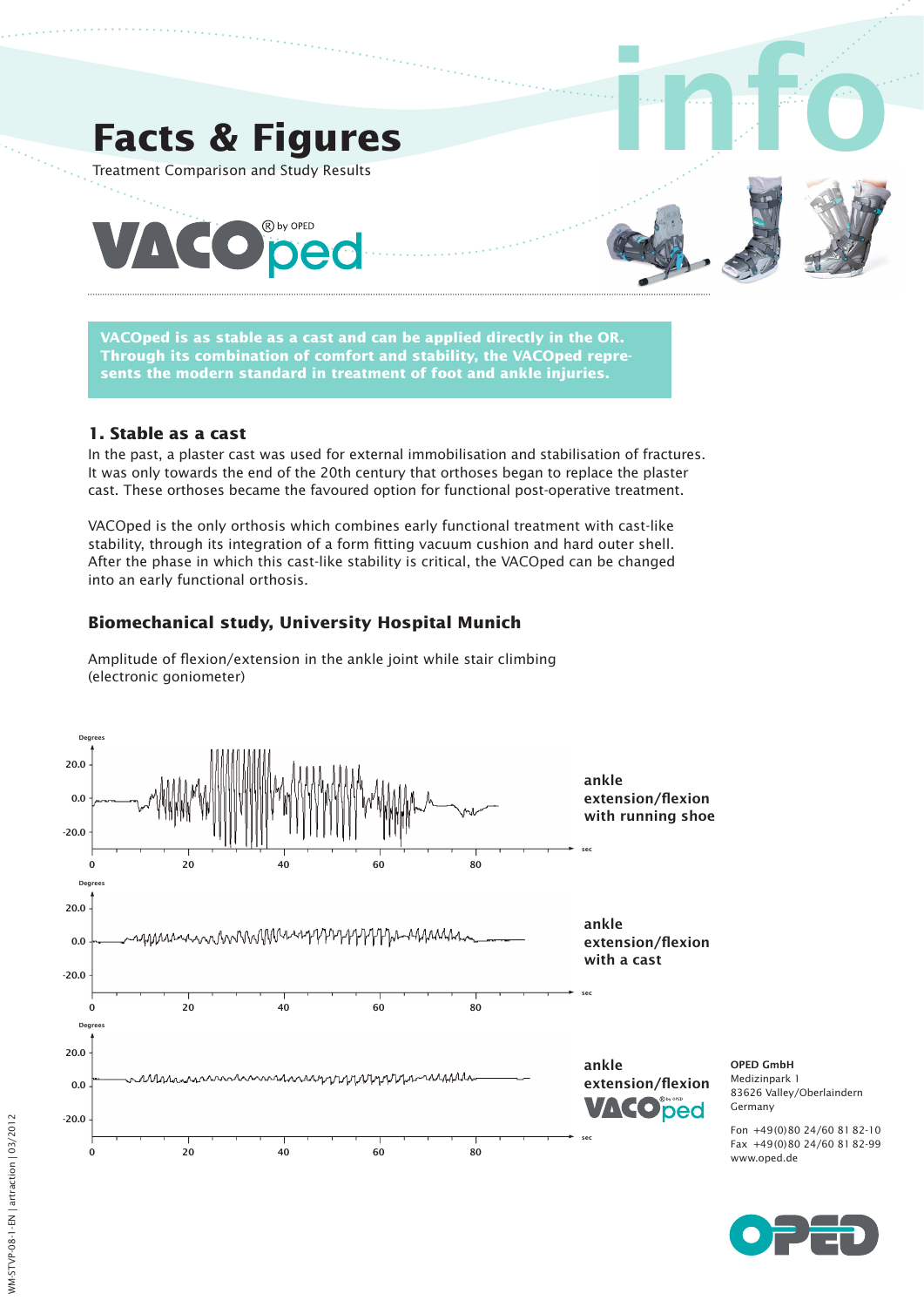

#### **2. VACOped vs. conventional treatments: treatment progress and weight bearing comparisons.**

VACOped has revolutionized post-op treatment. In Germany and Switzerland, it is already considered as the "Gold standard". The diagram below shows post-operative ankle fracture treatments currently available.



## **3. Comparative benefits of current post-operative treatment options**

The table below compares the benefits of various post-operative treatments currently available.

|                                                                           | Free<br>functional | Cast | $Cast +$<br>Walker | <b>VACOcast</b> | <b>VACOped</b> |
|---------------------------------------------------------------------------|--------------------|------|--------------------|-----------------|----------------|
| Can you treat conservatively?                                             | х                  |      |                    |                 |                |
| Can you treat operatively?                                                |                    |      |                    |                 |                |
| Can you use it for the splinting pre operation?                           |                    |      |                    |                 |                |
| Is complete immobilisation possible (cast stable)?                        |                    |      |                    |                 |                |
| Can you treat in fixed ankle position and with partial<br>weight bearing? | x                  | X    |                    |                 |                |
| Can you treat with ROM and full weight bearing after 6th<br>week?         |                    |      |                    |                 |                |
| Can you use the same orthoses/Method during the whole<br>treatment?       |                    | X    | X                  |                 |                |
| Does outcome comply with AO philosophy?                                   |                    |      |                    |                 |                |
| Ease of access for wound control?                                         |                    |      |                    |                 |                |

OPED GmbH Medizinpark 1 83626 Valley/Oberlaindern Germany

Fon +49(0)80 24/60 81 82-10 Fax +49(0)80 24/60 81 82-99 www.oped.de

#### **Conclusion:**

**Figures indicate that the VACOped offers superior functional results when compared to conventional treatment options. VACOped combines the advantages of free functional treatment with the security of a cast and the walking comfort of a shoe.**

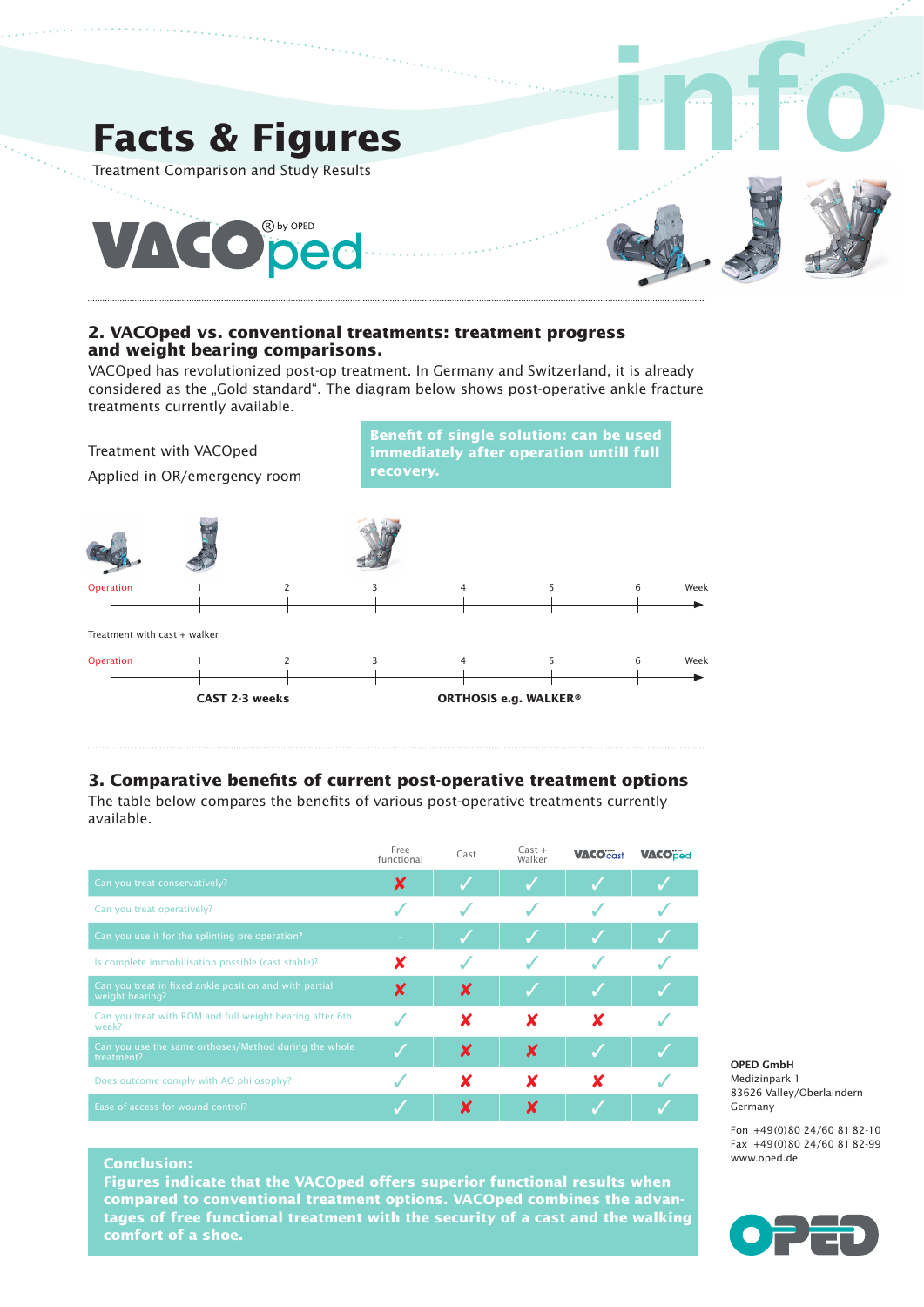

## **4. Economic facts and studies**

**I.** AO Clinical Investigation



## **The dynamic vacuum orthosis: functional and economical benefits**

Franke J<sup>1</sup>, Goldhahn S<sup>2</sup>, Audigé L<sup>2</sup>, Kohler H<sup>1</sup>, Wentzensen A<sup>1</sup>

Introduction: The rehabilitation of ankle fractures substantially affects the functional outcome as well as patient satisfaction and the total costs of treatment. The purpose of this study was to investigate whether functional rehabilitation of surgically treated ankle fractures in a dynamic vacuum orthosis, which permits early full weight-bearing and continuous limited movement, can lead to an improved clinical outcome at a lower cost when compared with post-op treatment in a cast.

|                                              | Cast treatment      | <b>VACOped</b>                                               |  |
|----------------------------------------------|---------------------|--------------------------------------------------------------|--|
| Total time for application and reapplication | 105 min.            | 25 min.                                                      |  |
| Timeloss in operation theatre                | 15 min.             | $4$ min.                                                     |  |
| Thrombosis prevention                        | 42 doses            | 16 doses                                                     |  |
| Physiotherapy                                | after removing cast | possible at any time                                         |  |
| Return to work                               | 76 days             | 52 days                                                      |  |
| Patient satisfaction                         |                     | comfort: significantly<br>higher<br>pain: significantly less |  |
| Mental health score                          |                     | significantly higher                                         |  |

**Conclusion:**

**The figures indicate that rehabilitating patients with a dynamic vacuum orthosis after an ankle fracture results in greater functional outcomes and patient satisfaction rates when compared to conventional casting methods. The orthosis allows patients to return to work significantly earlier than a cast. The application of the orthosis not only reduces workload of medical staff, but also saves on overall treatment and rehabilitation costs.**

> OPED GmbH Medizinpark 1 83626 Valley/Oberlaindern Germany

Fon +49(0)80 24/60 81 82-10 Fax +49(0)80 24/60 81 82-99 www.oped.de